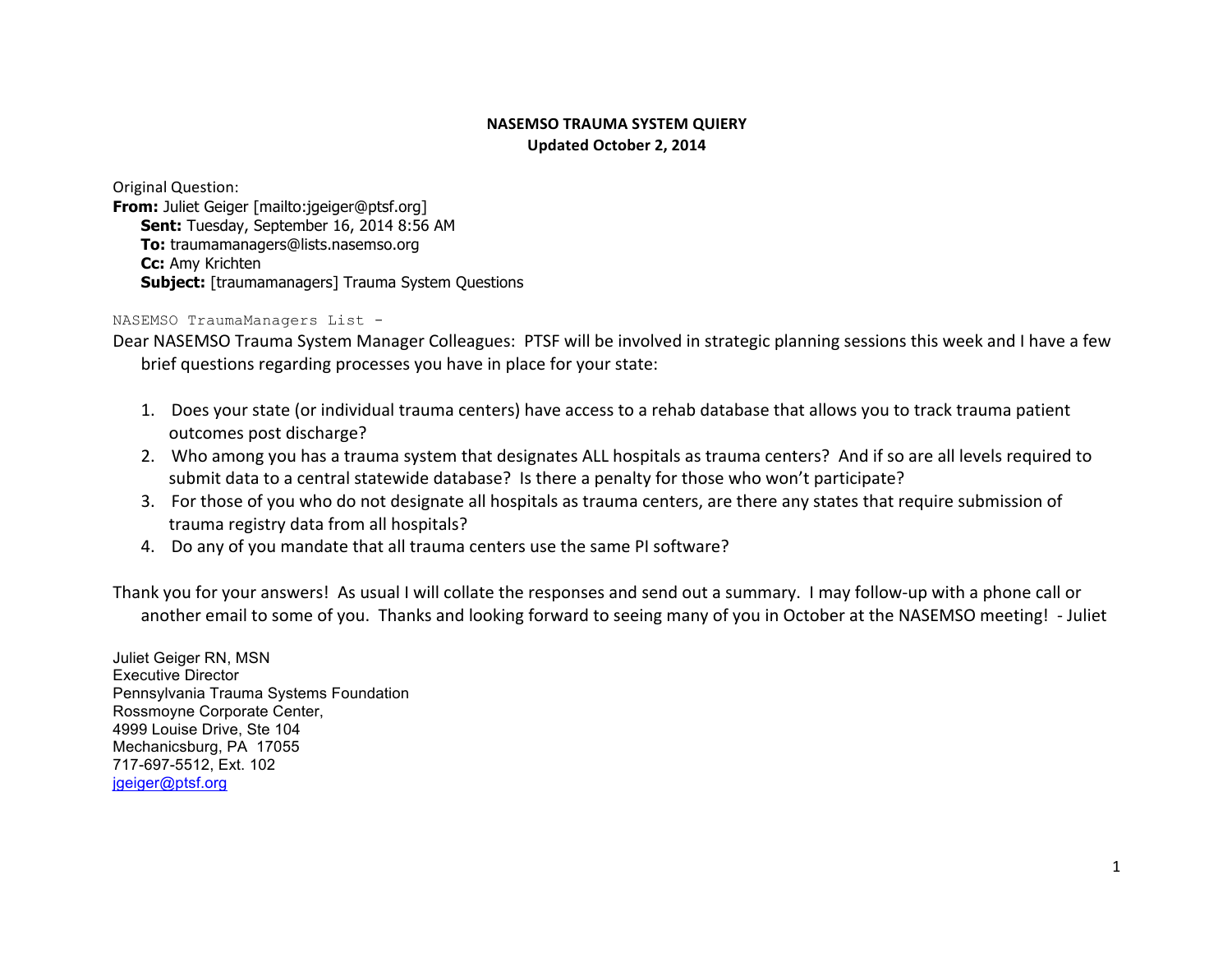Summary of Results:

- Number of respondents: 29
- States that have rehab data submitted to their statewide database: 4 Ohio, Indiana, Arkansas, Texas
- States that require all hospitals to be designated at some level as a trauma center: 5 Michigan (as a goal), Maine, Arkansas, North Dakota, Wyoming
- States that don't require it but do have 100% of all hospitals designated: 1 Delaware
- States that require all hospitals to submit data to the trauma registry even though not all hospitals are a trauma center: 7 - Utah, Montana, Indiana, Maryland, Texas, New Jersey(but not enforced), Ohio
- States that mandate that the same PI software be used: 6 Pennsylvania (POPIMS), Delaware, West VA (DI), Montana (DI), Maryland (DI), North Dakota (Clinical Data Management)

| <b>State</b>   | Access to a<br>Rehab<br>Database?                                                                 | Designation of all trauma<br>centers? | Trauma Registry data from all<br>non-trauma centers required? | Same PI Software mandated?                                                                                                                                                     |
|----------------|---------------------------------------------------------------------------------------------------|---------------------------------------|---------------------------------------------------------------|--------------------------------------------------------------------------------------------------------------------------------------------------------------------------------|
| 1. Alabama     | Yes<br>By law must<br>submit data TO<br>rehab for f/u<br>post discharge.                          | No                                    | No                                                            | No<br>Use Digital innovaions                                                                                                                                                   |
| Alaska<br>2.   | No                                                                                                | No<br>"Designation is voluntary".     | No                                                            | No<br>"The state uses DI Collector web-based<br>version. There are PI components built<br>into the software and standard reports,<br>the hospitals have the option to use it." |
| 3.<br>Arkansas | Yes<br>"Our rehab<br>centers send<br>data to two<br>different<br>companies that<br>supply reports | Yes                                   | Yes                                                           | No                                                                                                                                                                             |

## **Results by state**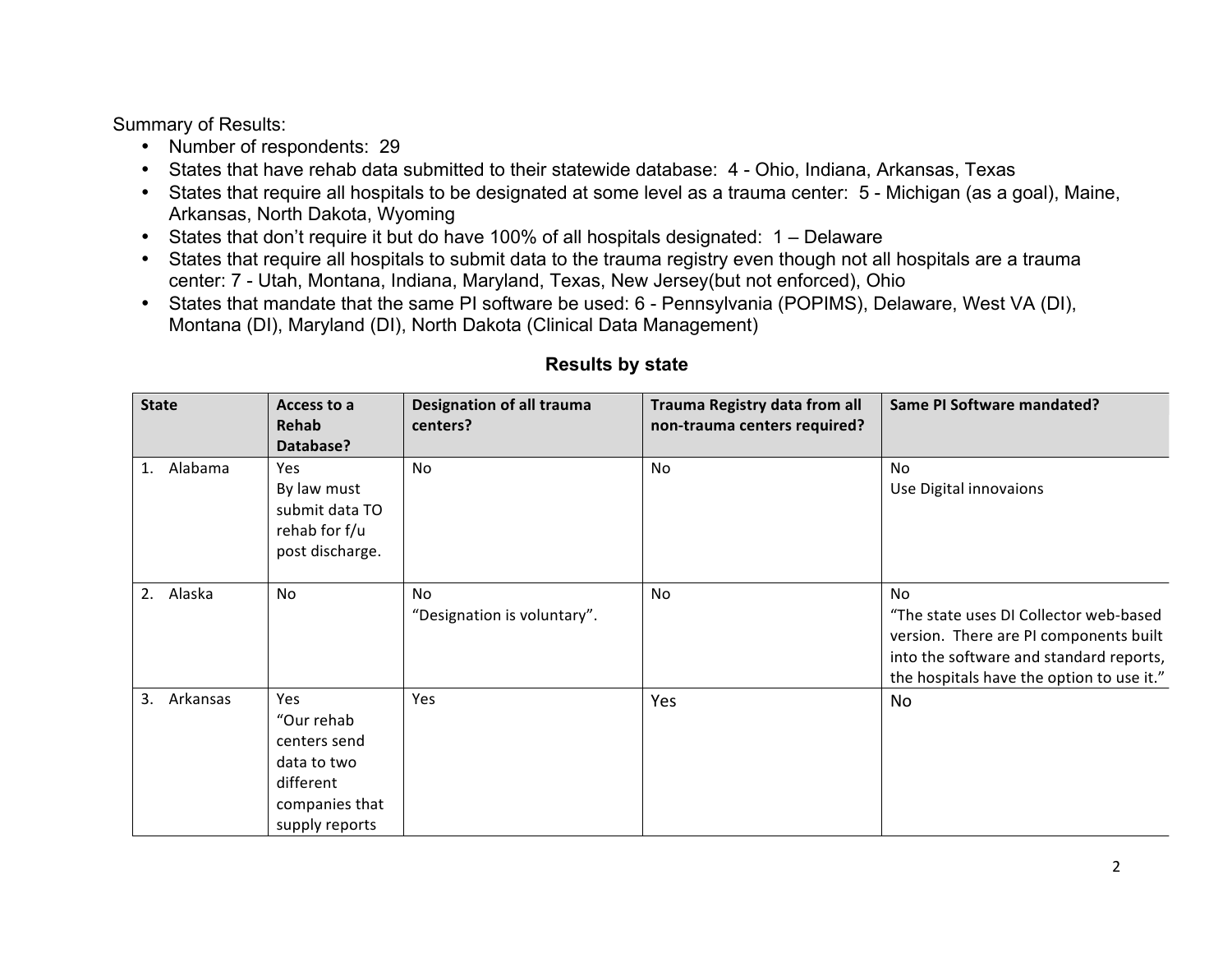| <b>State</b>   | Access to a<br><b>Rehab</b><br>Database? | <b>Designation of all trauma</b><br>centers?                                                                                                                                                                                                                                                                                                                                                                         | Trauma Registry data from all<br>non-trauma centers required?                                                                                                                       | Same PI Software mandated?                                                                                                                                                                                                                                                                                                                                                                                                                                                                                                                                                        |
|----------------|------------------------------------------|----------------------------------------------------------------------------------------------------------------------------------------------------------------------------------------------------------------------------------------------------------------------------------------------------------------------------------------------------------------------------------------------------------------------|-------------------------------------------------------------------------------------------------------------------------------------------------------------------------------------|-----------------------------------------------------------------------------------------------------------------------------------------------------------------------------------------------------------------------------------------------------------------------------------------------------------------------------------------------------------------------------------------------------------------------------------------------------------------------------------------------------------------------------------------------------------------------------------|
|                | back to the<br>state."                   |                                                                                                                                                                                                                                                                                                                                                                                                                      |                                                                                                                                                                                     |                                                                                                                                                                                                                                                                                                                                                                                                                                                                                                                                                                                   |
| Delaware<br>4. | No                                       | Yes<br>DE has a voluntary system but<br>all our acute care hospitals<br>have participated since 2000.<br>Once a hospital chooses to<br>pursue designation they do<br>have to send their registry data<br>to the system registry as part<br>of the designation<br>requirements. "There is no<br>penalty other than negative<br>press for a hospital who<br>chooses not to participate in<br>the state trauma system." | No                                                                                                                                                                                  | Yes<br>DI used.                                                                                                                                                                                                                                                                                                                                                                                                                                                                                                                                                                   |
| 5. Georgia     | <b>No</b>                                | No                                                                                                                                                                                                                                                                                                                                                                                                                   | No<br>"GA only requires TC's to report<br>trauma data. However all<br>hospitals submit ED and<br>hospital discharge data into a<br>separate database that trauma<br>has access to." | No<br>"All of GA trauma centers currently use<br>the same software (DI). Our policy state:<br>that the centers can use a software<br>program that is "approved" by our<br>department and must be compatible<br>with our system. Our office and our<br>trauma coordinators have a good<br>relationship with our vendor. Our<br>collaboration together has afforded us<br>some negotiating power as well as in<br>state training resources that have been<br>great. We now list DI as a "Sole Source"<br>under our state contract because we<br>have designed the system to a point |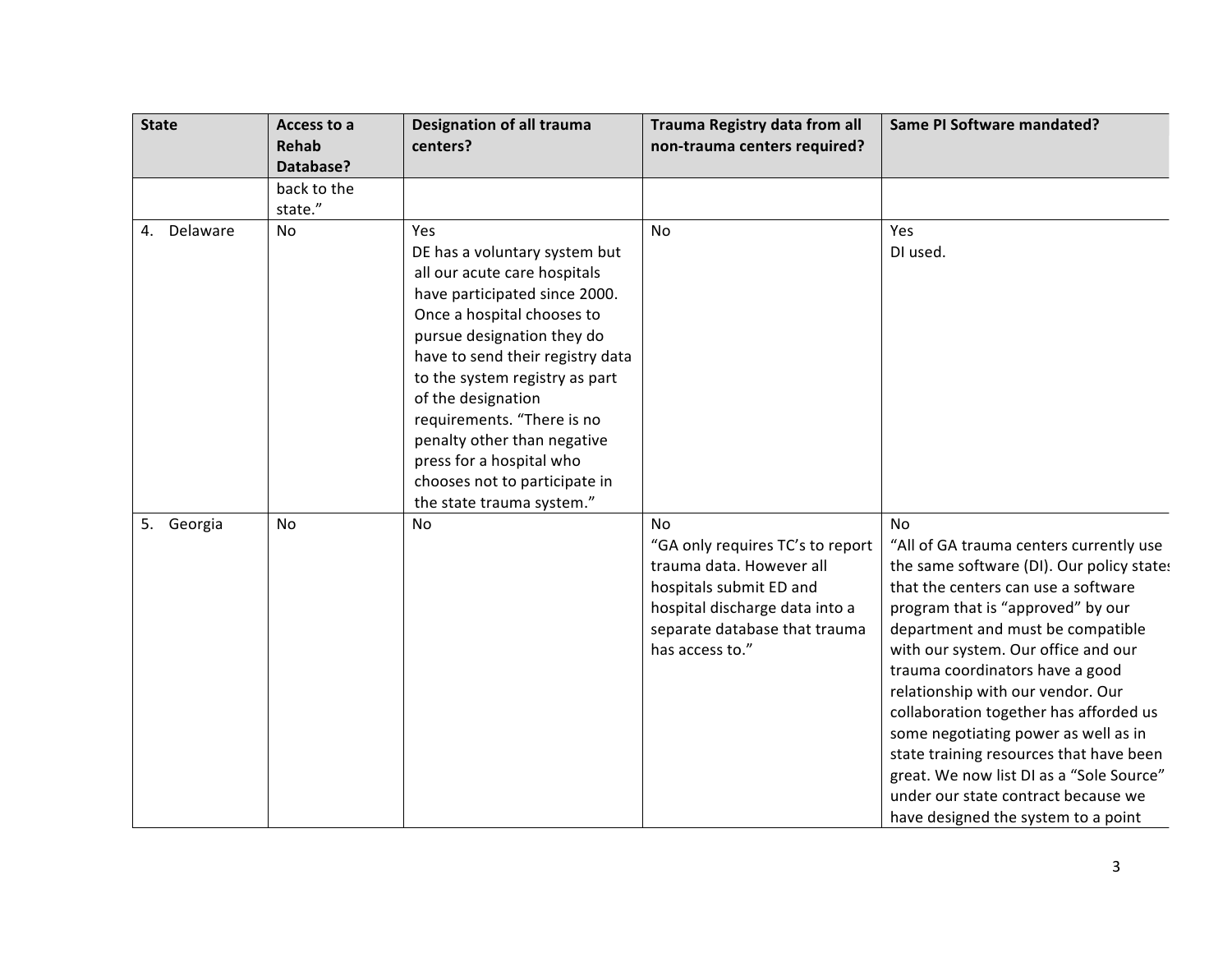| <b>State</b>   | Access to a<br><b>Rehab</b><br>Database?                                                           | <b>Designation of all trauma</b><br>centers? | Trauma Registry data from all<br>non-trauma centers required?                                                                                                                                                                                                                                                                                                                 | Same PI Software mandated?                                        |
|----------------|----------------------------------------------------------------------------------------------------|----------------------------------------------|-------------------------------------------------------------------------------------------------------------------------------------------------------------------------------------------------------------------------------------------------------------------------------------------------------------------------------------------------------------------------------|-------------------------------------------------------------------|
|                |                                                                                                    |                                              |                                                                                                                                                                                                                                                                                                                                                                               | where they are the only vendor that can<br>meet out state needs." |
| Illinois<br>6. | No                                                                                                 | No                                           | <b>No</b><br>at least not the same data<br>set. "We currently have<br>Level I and Level II<br>only. Hospitals designated<br>as one of these levels must<br>report to the Illinois Trauma<br>Registry. All other Illinois<br>hospitals must report certain<br>E-codes and other inclusion<br>criteria into the Illinois Head<br>Spinal and Violent Injury<br>Registry (HSVI)". | <b>No</b>                                                         |
| 7. Indiana     | <b>YES</b><br>"Rehab<br>Hospitals are<br>required to<br>report to our<br>state trauma<br>registry: | <b>No</b>                                    | Yes<br>"The Trauma Registry Rule<br>requires all EMS providers,<br>hospitals with Emergency<br>Departments, and<br>Rehabilitation Facilities to<br>report their trauma data to<br>the state trauma registry.<br>Those that do not submit<br>data to the state trauma<br>registry cannot receive<br>trauma funding."                                                           | <b>No</b>                                                         |
| Kentucky<br>8. | No at the state<br>level                                                                           | No                                           | <b>No</b><br>Gather and report ED discharge                                                                                                                                                                                                                                                                                                                                   | No<br>Can use any software that is NTDB                           |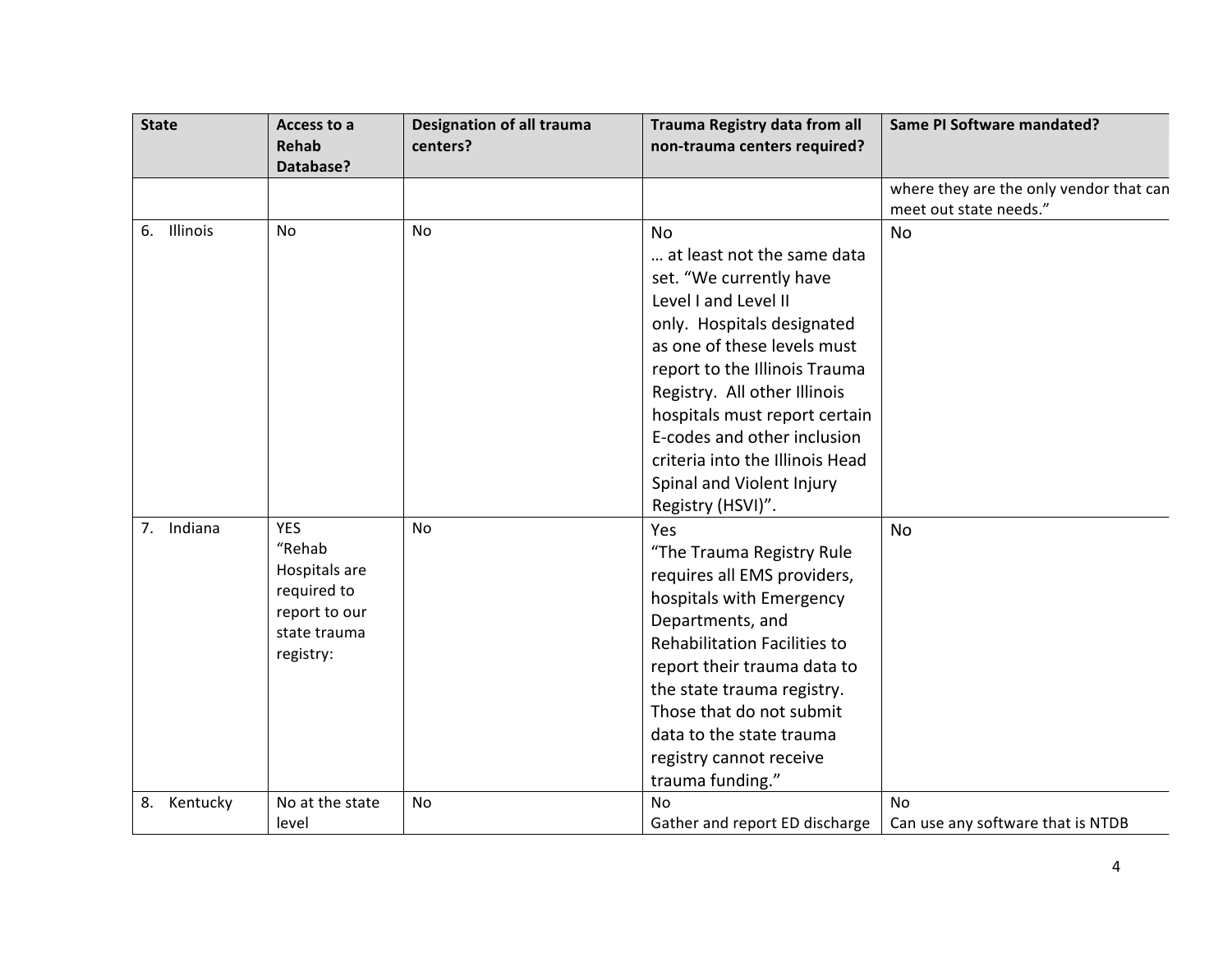| <b>State</b>    | Access to a<br><b>Rehab</b><br>Database? | <b>Designation of all trauma</b><br>centers?                                                                                                                                                                                                                                                                                                                         | Trauma Registry data from all<br>non-trauma centers required?                                          | Same PI Software mandated?                                                        |
|-----------------|------------------------------------------|----------------------------------------------------------------------------------------------------------------------------------------------------------------------------------------------------------------------------------------------------------------------------------------------------------------------------------------------------------------------|--------------------------------------------------------------------------------------------------------|-----------------------------------------------------------------------------------|
|                 |                                          |                                                                                                                                                                                                                                                                                                                                                                      | data for all, but not trauma<br>data alone. No funding to<br>implement this.                           | compliant, and can submit data to our<br>state trauma registry (CDB eTraumaBase   |
| Louisiana<br>9. | No                                       | No                                                                                                                                                                                                                                                                                                                                                                   | <b>No</b>                                                                                              | No                                                                                |
| 10. Maryland    | <b>No</b>                                | No                                                                                                                                                                                                                                                                                                                                                                   | Yes<br>"Out of state MOU's also<br>submit a data set of MD<br>patients to us. No<br>penalty-expected!" | Yes<br>"All use DI and does the MTR."                                             |
| 11. Michigan    | No                                       | Yes<br>"Our goal is "all inclusive" just<br>began designation process so<br>full participation not yet<br>determined."<br>All levels are required to submit<br>data. There is no penalty<br>currently for those hospitals<br>who do not participate.                                                                                                                 | n/a                                                                                                    | No<br>"but all must enter data into state<br>registry quarterly or direct entry." |
| 12. Maine       | No                                       | Yes<br>" All of our Hospitals are<br>designated as either Trauma<br>Centers (we have 3; 1 ACS level<br>1, and 2 ACS level 2) or Trauma<br>System Hospitals to create an<br>inclusive system. We have it in<br>our plan that they all have to<br>submit data, but have not been<br>successful in achieving<br>compliance, and there is no<br>penalty (nor would we be | Yes<br>But noncompliant                                                                                | No                                                                                |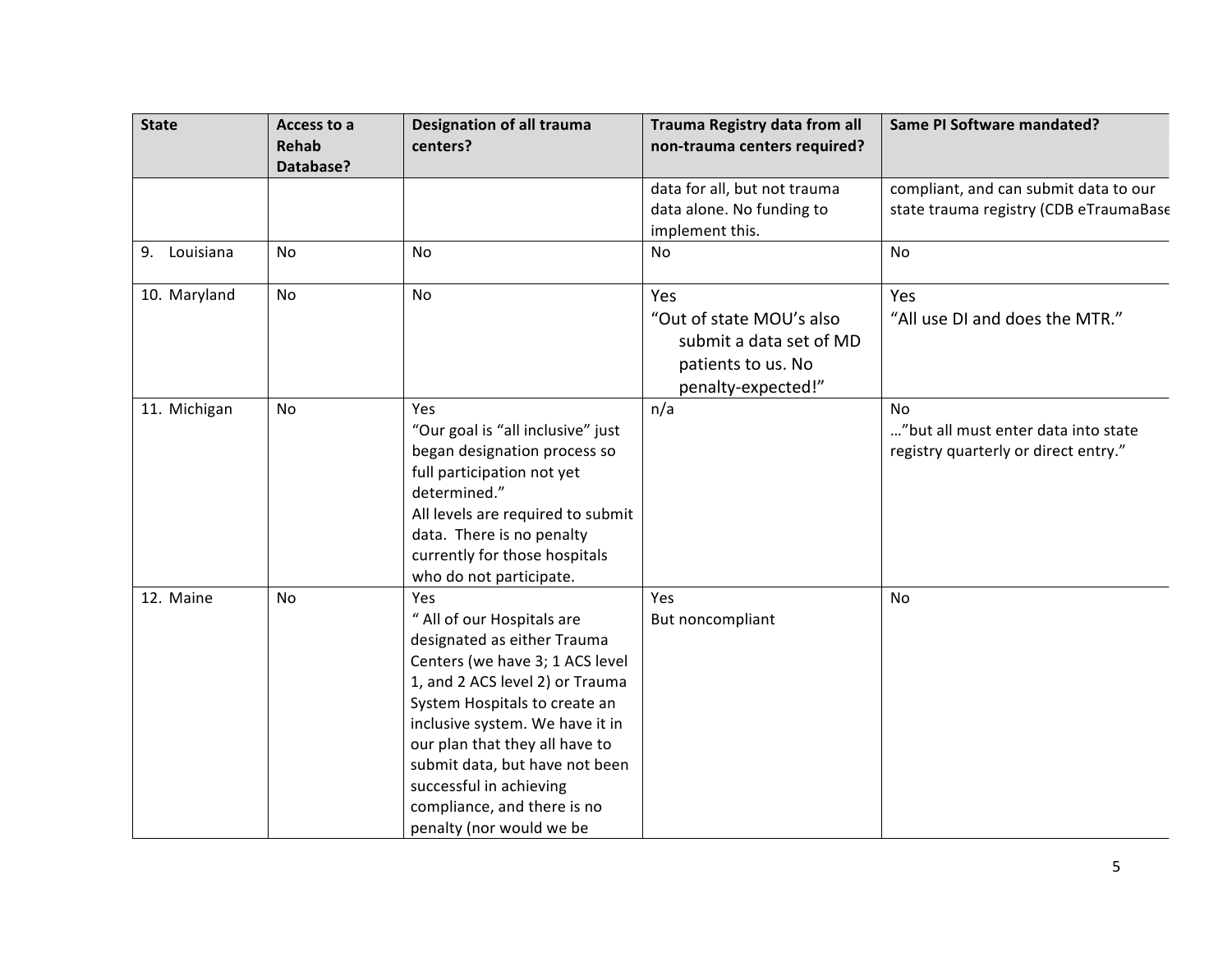| <b>State</b>   | Access to a<br><b>Rehab</b><br>Database?                                                | <b>Designation of all trauma</b><br>centers?                                                                                      | Trauma Registry data from all<br>non-trauma centers required?                                                                                                    | Same PI Software mandated?                                                                                                                                                                                                                                                                                                                                                   |
|----------------|-----------------------------------------------------------------------------------------|-----------------------------------------------------------------------------------------------------------------------------------|------------------------------------------------------------------------------------------------------------------------------------------------------------------|------------------------------------------------------------------------------------------------------------------------------------------------------------------------------------------------------------------------------------------------------------------------------------------------------------------------------------------------------------------------------|
|                |                                                                                         | successful in getting a penalty<br>enacted)                                                                                       |                                                                                                                                                                  |                                                                                                                                                                                                                                                                                                                                                                              |
| 13. Minnesota  | No                                                                                      | No                                                                                                                                | No                                                                                                                                                               | No                                                                                                                                                                                                                                                                                                                                                                           |
| 14. Montana    | No                                                                                      | No                                                                                                                                | Yes<br>"All hospital are required to<br>submit registry data, regardless<br>of designation status". There<br>no penalty for non-submission<br>and not incentive. | Yes<br>"We provide DI: Collector to all our<br>hospitals in the state. Our larger<br>facilities use the software based and<br>the smaller hospitals have been<br>submitting paper abstracts to our<br>office to enter. We are in the middle<br>of training the smaller hospitals on<br>the web-based version of Collector so<br>they will start entering their own<br>soon!" |
| 15. Nebraska   | No<br>"Proposed<br>legislation is<br>currently<br>pending to get<br>this ball rolling." | No<br>"We have an inclusive system,<br>all hospitals are invited to<br>apply, however, not all of them<br>choose to participate." | <b>No</b><br>"We have a few hospitals that<br>are not designated that<br>voluntarily submit data to our<br>system."                                              | <b>No</b>                                                                                                                                                                                                                                                                                                                                                                    |
| 16. New Jersey | <b>No</b>                                                                               | No                                                                                                                                | Yes<br>"but it is not enforced at this<br>time."                                                                                                                 | No<br>"but they choose as a group to use the<br>same software."                                                                                                                                                                                                                                                                                                              |
| 17. New Mexico | No                                                                                      | No                                                                                                                                | No<br>(Except for those pursuing<br>designation.)                                                                                                                | <b>No</b><br>However, we mandate that all data<br>must be submitted in a format that is<br>consistent with our data dictionary.                                                                                                                                                                                                                                              |
| 18. New York   | No                                                                                      | ?                                                                                                                                 | Yes - in future                                                                                                                                                  | No                                                                                                                                                                                                                                                                                                                                                                           |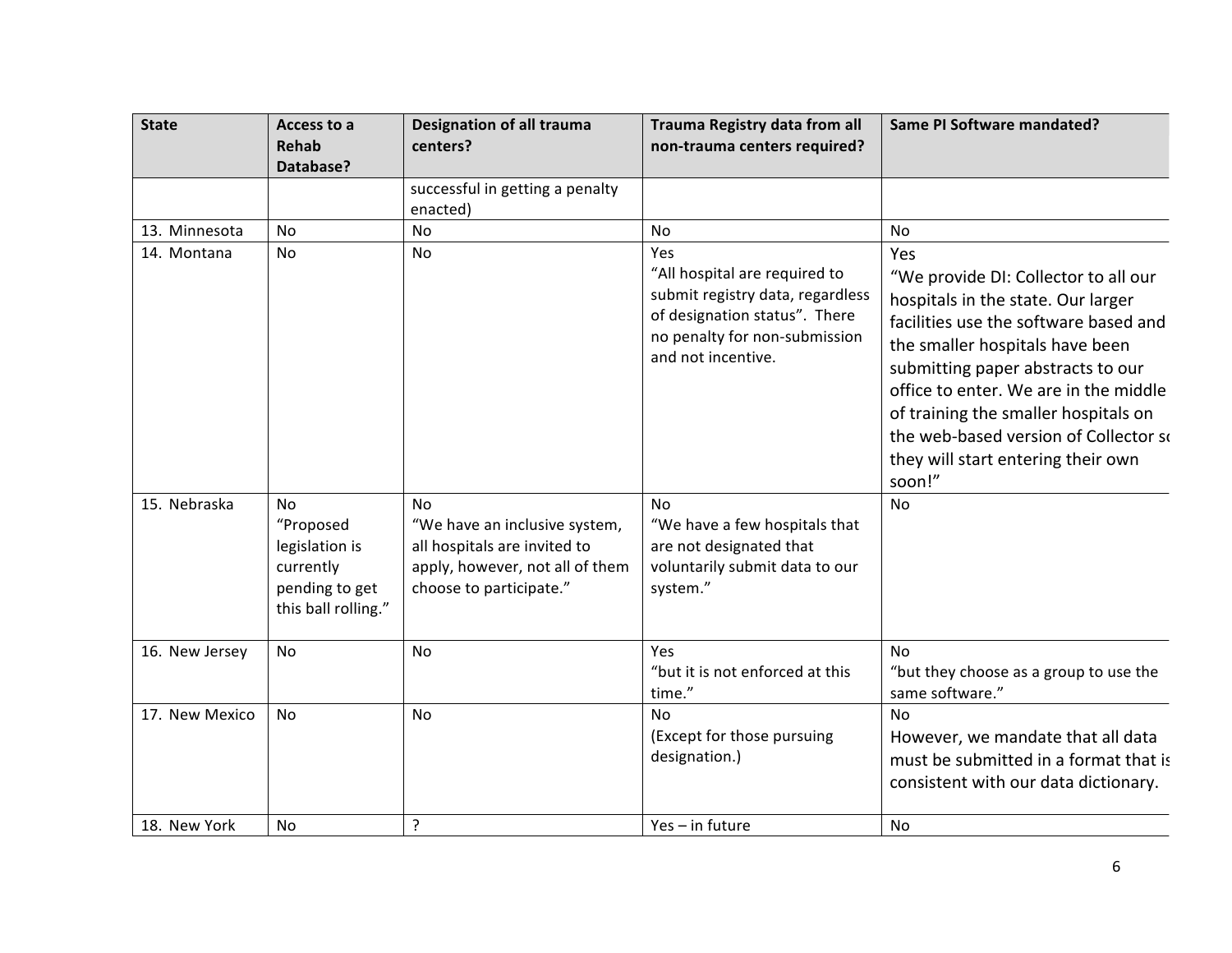| <b>State</b>          | Access to a<br><b>Rehab</b><br>Database?                                                                                                                                        | <b>Designation of all trauma</b><br>centers?                           | Trauma Registry data from all<br>non-trauma centers required?                                                                                                                                                                                                                                                                                                                                                                                                                                                                                                                                                                                                   | Same PI Software mandated?                                                                                                                                    |
|-----------------------|---------------------------------------------------------------------------------------------------------------------------------------------------------------------------------|------------------------------------------------------------------------|-----------------------------------------------------------------------------------------------------------------------------------------------------------------------------------------------------------------------------------------------------------------------------------------------------------------------------------------------------------------------------------------------------------------------------------------------------------------------------------------------------------------------------------------------------------------------------------------------------------------------------------------------------------------|---------------------------------------------------------------------------------------------------------------------------------------------------------------|
|                       |                                                                                                                                                                                 | "Our designations are now<br>based on ACS-COT<br>verification visits." | "Our new trauma regs will<br>require data submission from<br>all hospitals that admit trauma<br>patients as defined by our data<br>dictionary (similar to NTDB<br>inclusion criteria.)"                                                                                                                                                                                                                                                                                                                                                                                                                                                                         |                                                                                                                                                               |
| 19. Ohio              | <b>YES</b><br>We have a<br>trauma rehab<br>registry as a<br>module of the<br>Ohio Trauma<br>Registry (OTR).<br>All inpatient<br>rehab facilities<br>are required to<br>report." | <b>No</b><br>Trauma centers are verified by<br>the ACS.                | Yes<br>The penalty for those who<br>don't participate is:<br>"Non-compliant hospitals are<br>ineligible to receive grants. But<br>THE big stick is one always<br>available to all states with<br>reporting required by law or<br>rule: public reporting of<br>compliance status. No<br>numbers, just yes/noare they<br>compliant with the law? The<br>absolute last thing any CEO<br>wants is their facility's name in<br>the 'No' column. Paying a fine<br>is far less painful for them than<br>bad PR based on ignoring<br>law/rule. This isn't to say we<br>jump straight to 'name and<br>shame' but relegate that to last<br>resort (see attached policy)." | <b>No</b><br>"We do, however, provide web-based<br>direct entry into the Ohio Trauma<br>Registry, free of charge, for any facility<br>that wishes to use it." |
| 20. South<br>Carolina | No                                                                                                                                                                              | No                                                                     | No                                                                                                                                                                                                                                                                                                                                                                                                                                                                                                                                                                                                                                                              | No                                                                                                                                                            |
| 21. Utah              | No                                                                                                                                                                              | No<br>"Designation is voluntary".                                      | "Yes, all levels and all hospitals,<br>including non-designated                                                                                                                                                                                                                                                                                                                                                                                                                                                                                                                                                                                                 | No                                                                                                                                                            |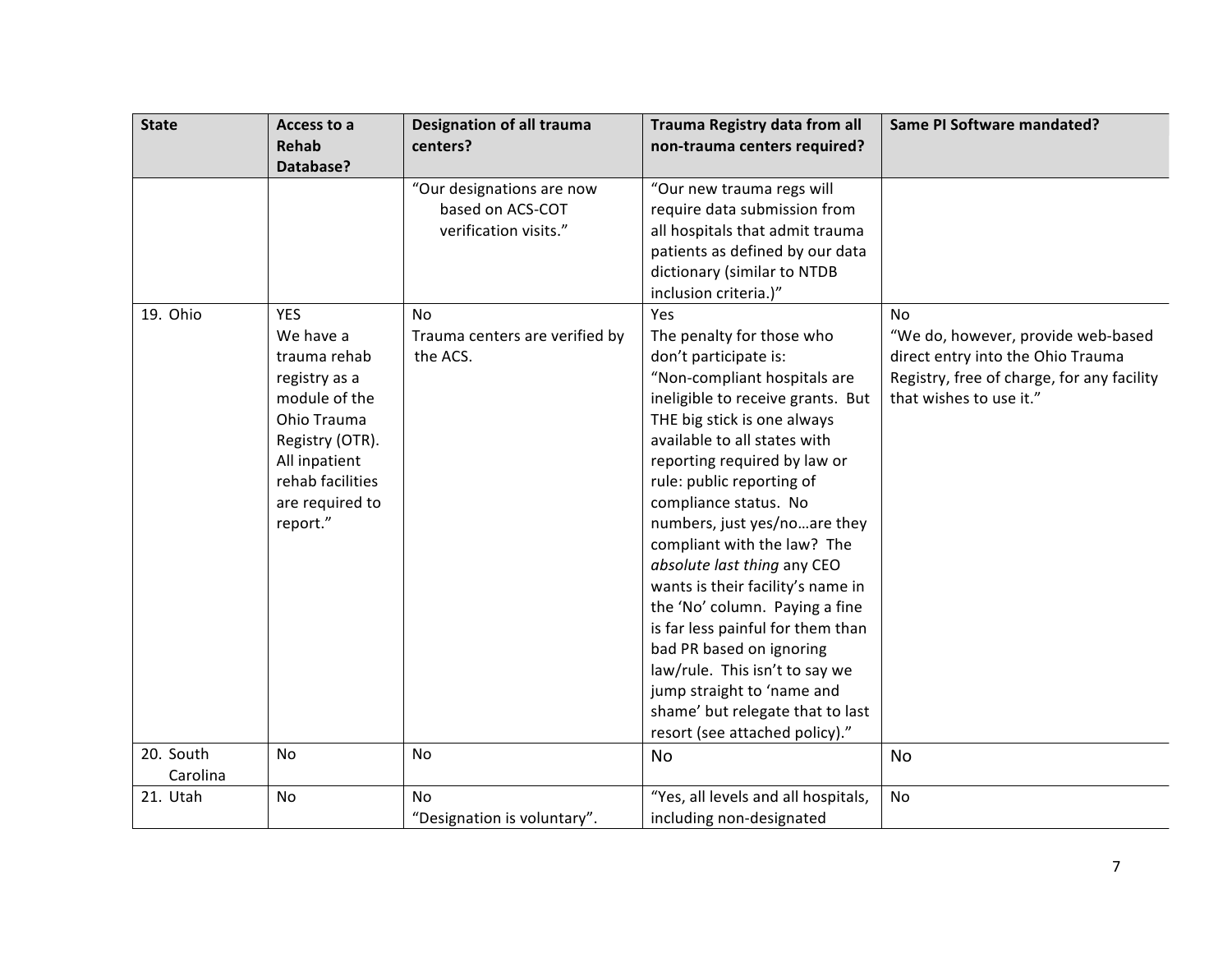| <b>State</b>          | Access to a<br><b>Rehab</b><br>Database? | <b>Designation of all trauma</b><br>centers? | Trauma Registry data from all<br>non-trauma centers required?                                                                                                                                | Same PI Software mandated?                                                                                                                                                                                                                                                          |
|-----------------------|------------------------------------------|----------------------------------------------|----------------------------------------------------------------------------------------------------------------------------------------------------------------------------------------------|-------------------------------------------------------------------------------------------------------------------------------------------------------------------------------------------------------------------------------------------------------------------------------------|
|                       |                                          |                                              | hospitals, are required to<br>report trauma patients to the<br>state registry. We can fine for<br>non compliance but we haven't<br>had a problem, but its been a<br>requirement since 2001." |                                                                                                                                                                                                                                                                                     |
| 22. Virginia          | No                                       | No                                           | Yes<br>"Virginia requires all hospitals<br>that provide emergency<br>services to report. All acute<br>care hospitals and "free<br>standing ED's" report.                                     | No<br>3 different vendors used and non-traum<br>centers use the state's trauma registry<br>(Image Trend)                                                                                                                                                                            |
| 23. West VA           | No                                       | No                                           | No<br>Only trauma centers                                                                                                                                                                    | Yes<br>All trauma centers in WV use DI<br>Collector. There is PI components built<br>into the software and the standard<br>reports."                                                                                                                                                |
| 24. North<br>Carolina | <b>No</b>                                | No                                           | <b>No</b>                                                                                                                                                                                    | <b>No</b>                                                                                                                                                                                                                                                                           |
| 25. North<br>Dakota   | <b>No</b>                                | Yes<br>It is a requirement for<br>licensure. | n/a                                                                                                                                                                                          | Yes<br>"All hospitals use Clinical Data<br>Management for the registry."                                                                                                                                                                                                            |
| 26. Pennsylvania      | No                                       | No                                           | <b>No</b>                                                                                                                                                                                    | Yes<br>PA created their own PI software in<br>collaboration with Digital Innovation:<br>called POPIMS. We mandated in<br>2003 that all trauma centers utilize<br>this software as part of their PI<br>process. We have also just finalized<br>completion of a centralized statewide |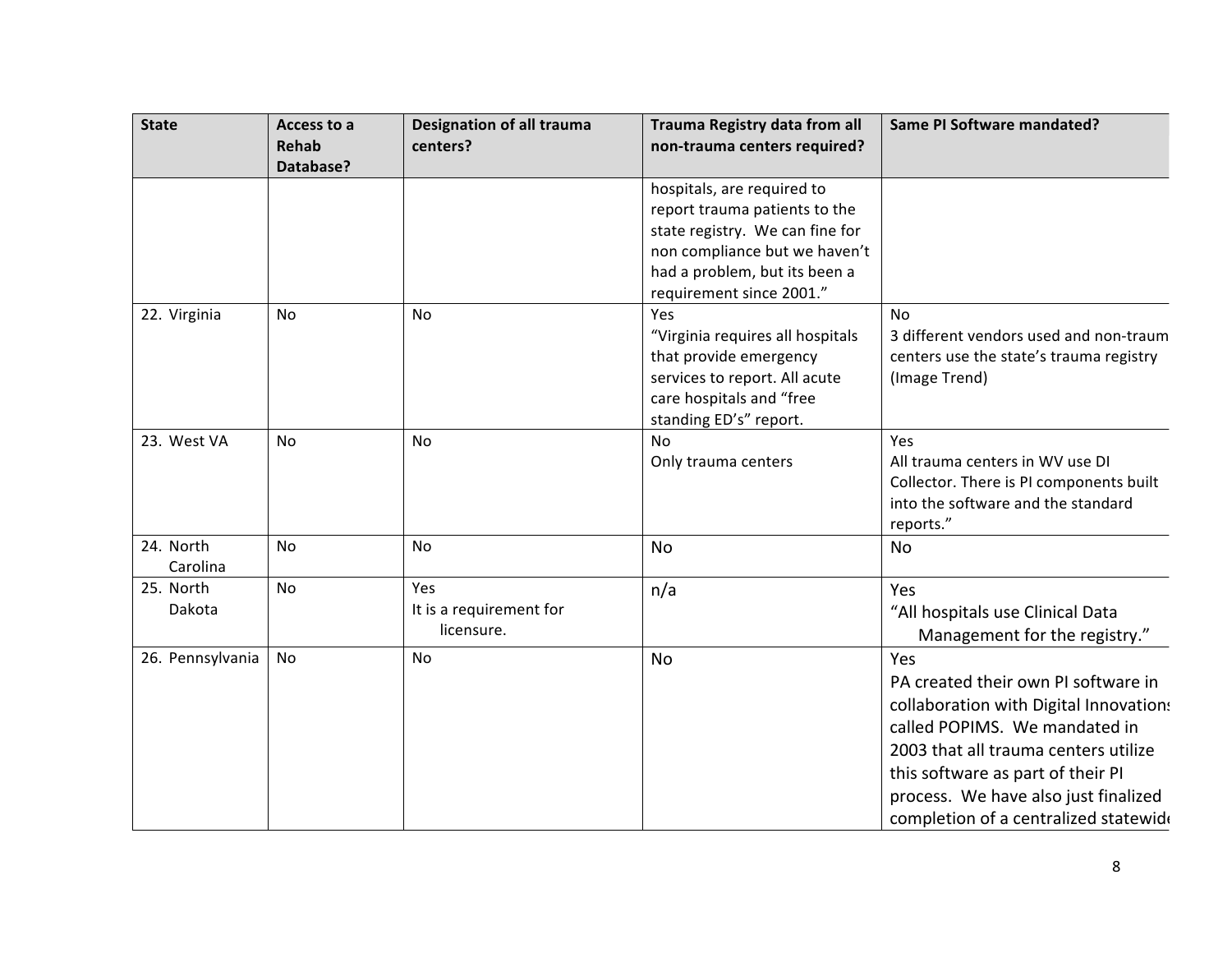| <b>State</b>  | Access to a<br><b>Rehab</b><br>Database?                                                                                                                                                                                                                                                                          | <b>Designation of all trauma</b><br>centers?                                    | Trauma Registry data from all<br>non-trauma centers required?                                                                                                                                                                                                               | <b>Same PI Software mandated?</b>                                                                                                                                                    |
|---------------|-------------------------------------------------------------------------------------------------------------------------------------------------------------------------------------------------------------------------------------------------------------------------------------------------------------------|---------------------------------------------------------------------------------|-----------------------------------------------------------------------------------------------------------------------------------------------------------------------------------------------------------------------------------------------------------------------------|--------------------------------------------------------------------------------------------------------------------------------------------------------------------------------------|
|               |                                                                                                                                                                                                                                                                                                                   |                                                                                 |                                                                                                                                                                                                                                                                             | PI database that 5 trauma centers are<br>submitting PI data to on mortalities.                                                                                                       |
| 27. Tennessee | No                                                                                                                                                                                                                                                                                                                | No                                                                              | No                                                                                                                                                                                                                                                                          | <b>No</b><br>"But DI is what everyone uses."                                                                                                                                         |
| 28. Texas     | Yes<br>"Rehab<br>hospitals are<br>required to<br>report to our<br>state trauma<br>registry. The<br>trauma<br>hospitals<br>would not have<br>patient level<br>data but would<br>have access to<br>aggregate data<br>by either state<br>or possibly<br>regions (Texas<br>is divided into<br>22 trauma<br>regions)." | <b>No</b>                                                                       | Yes<br>"All levels and all hospitals,<br>including non-designated<br>hospitals, are required to<br>report trauma patients to<br>the state registry. Is there a<br>penalty for those who won't<br>participate? No<br>penalty. Incentivized to<br>participate with \$\$\$\$." | No                                                                                                                                                                                   |
| 29. Wyoming   | No                                                                                                                                                                                                                                                                                                                | Yes<br>This requirement is crossed<br>over into the hospital<br>licensing rules | Yes                                                                                                                                                                                                                                                                         | <b>No</b><br>We do not mandate this, however, we d<br>provide a trauma registry online-platform<br>to every facility in the state (free for<br>them) and all hospitals are currently |